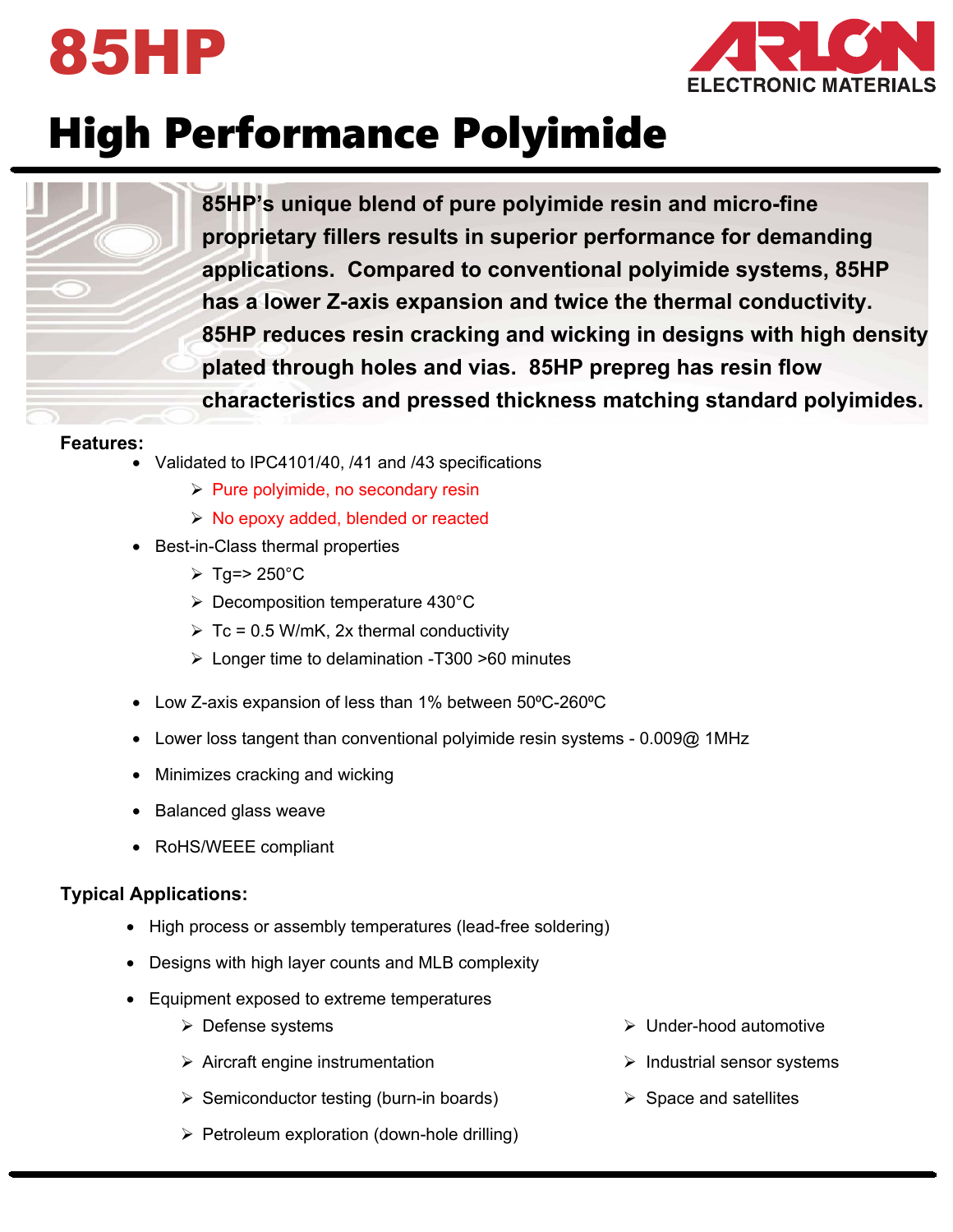# 85HP

## Typical Properties:

| <b>Property</b>                          | <b>Units</b>      | <b>Value</b>        | <b>Test Method</b>               |
|------------------------------------------|-------------------|---------------------|----------------------------------|
| <b>Electrical Properties</b>             |                   |                     |                                  |
| Dielectric Constant @ 1 MHz              | @ 54% RC          | 4.2                 | IPC TM-650 2.5.5.9               |
| Dissipation Factor @ 1 MHz               | @ 54% RC          | 0.009               | IPC TM-650 2.5.5.9               |
| <b>Volume Resistivity</b>                |                   |                     |                                  |
| C96/35/90                                | $MO$ -cm          | $8.0 \times 10^{7}$ | IPC TM-650 2.5.17.1A             |
| F24/125                                  | $M\Omega$ -cm     | $5.9 \times 10^{7}$ | IPC TM-650 2.5.17.1A             |
| <b>Surface Resistivity</b>               |                   |                     |                                  |
| C96/35/90                                | M <sub>2</sub>    | $1.6 \times 10^{9}$ | IPC TM-650 2.5.17.1A             |
| E24/125                                  | <b>MO</b>         | $6.9 \times 10^{7}$ | IPC TM-650 2.5.17.1A             |
| <b>Electrical Strength</b>               | Volts/mil (kV/mm) | 1208 (48)           | IPC TM-650 2.5.6.2A              |
| <b>Arc Resistance</b>                    | sec               | 182                 | IPC TM-650 2.5.1B                |
|                                          |                   |                     |                                  |
| <b>Thermal Properties</b>                |                   |                     |                                  |
| Glass Transition Temperature (Tg)        |                   |                     |                                  |
| <b>TMA</b>                               | °C                | $\geq$ 250          | IPC TM-650 2.4.24C               |
| <b>Decomposition Temperature</b>         |                   |                     |                                  |
| <b>Initial</b>                           | $^{\circ}C$       | 380                 | IPC TM-650 2.4.24.6              |
| 5% weight loss                           | °C                | 430                 | IPC TM-650 2.4.24.6              |
| T260                                     | min               | >60                 | IPC TM-650 2.4.24.1              |
| <b>T288</b>                              | min               | >60                 | IPC TM-650 2.4.24.1              |
| <b>T300</b>                              | min               | >60                 | IPC TM-650 2.4.24.1              |
| CTE(X,Y)                                 | ppm/°C            | 17, 17              | IPC TM-650 2.4.41                |
| CTE(Z)                                   |                   |                     |                                  |
| $<$ Tg                                   | ppm/°C            | 38.8                | IPC TM-650 2.4.24C               |
| $>$ Tg                                   | ppm/°C            | 154                 | IPC TM-650 2.4.24C               |
| z-axis Expansion (50-260°C)              | $\%$              | $\leq 1$            | IPC TM-650 2.4.24C               |
|                                          |                   |                     |                                  |
| <b>Mechanical Properties</b>             |                   |                     |                                  |
| Peel Strength to Copper (1 oz/35 micron) |                   |                     |                                  |
| <b>After Thermal Stress</b>              | lb./in (N/mm)     | 6.3(1.11)           | IPC TM-650 2.4.8C                |
| At Elevated Temperatures                 | lb./in (N/mm)     | 5.2(0.92)           | IPC TM-650 2.4.8.3A              |
| <b>After Process Solutions</b>           | lb./in (N/mm)     | 5.3(93)             | IPC TM-650 2.4.8C                |
| Young's Modulus CD/MD                    | Mpsi (GPa)        | 3.0                 | ASTM E111                        |
| Tensile Strength CD/MD                   | kpsi (MPa)        | 35 (241)            | ASTM D3039                       |
| Poisson's Ratio                          |                   | 0.15                | <b>ASTM E13204</b>               |
|                                          |                   |                     |                                  |
| <b>Physical Properties</b>               | $\%$              |                     |                                  |
| Water Absorption (0.059")                |                   | 0.19                | IPC TM-650 2.6.2.1A              |
| <b>Density</b>                           | g/cm3<br>W/mK     | 1.7                 | ASTM D792 Method A<br>ASTM E1461 |
| <b>Thermal Conductivity</b>              |                   | 0.5                 |                                  |
| Flammability                             | class             | HВ                  | <b>UL-94</b>                     |

Results listed above are typical properties, provided without warranty, expressed or implied, and without liability. Properties may vary, depending on design and application. Arlon reserves the right to change or update these values.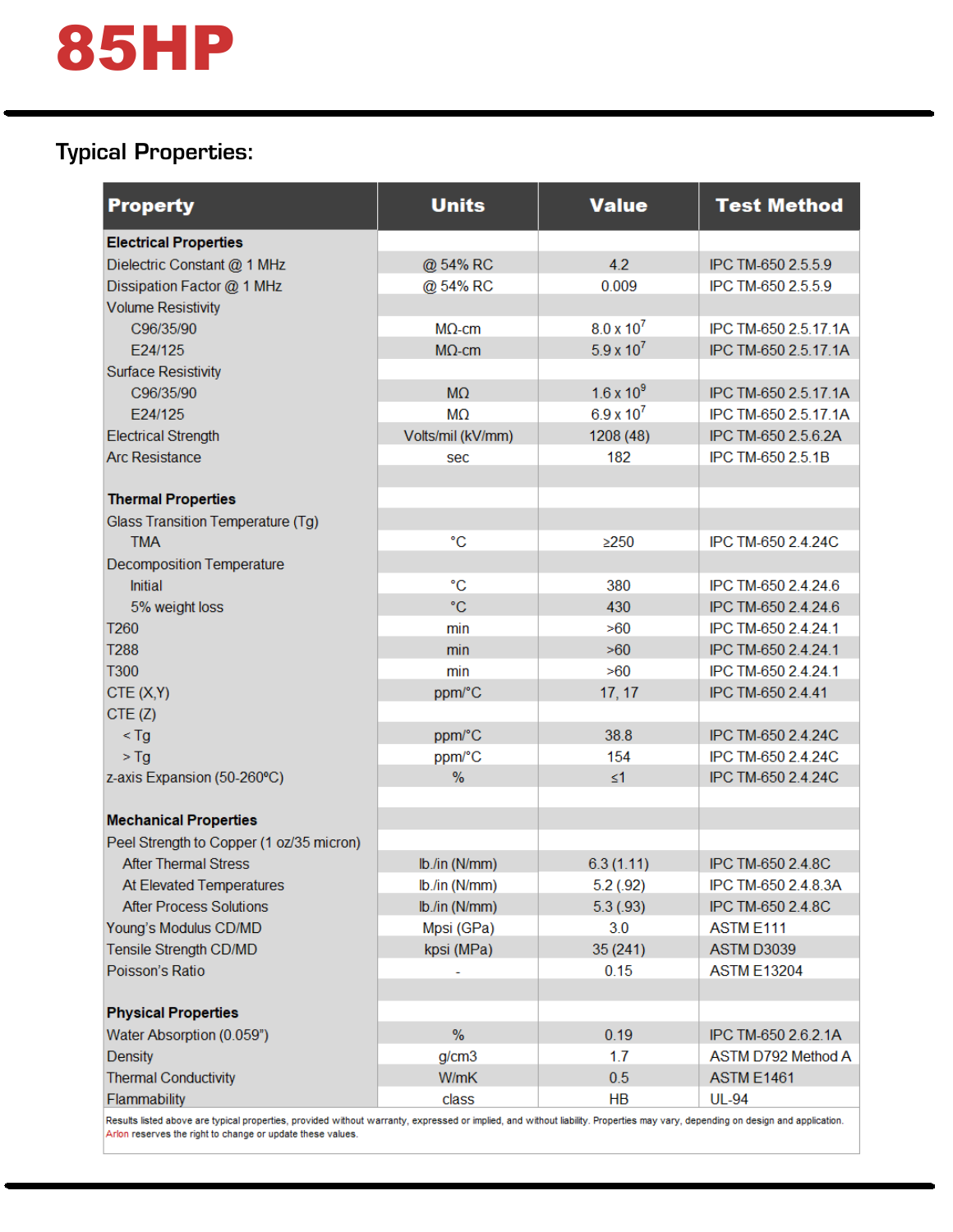## Availability:

| <b>Arlon</b><br><b>Part Number</b> | <b>Glass Style</b> | Resin (%) | Ho (mils) | <b>Scaled Flow</b><br><b>Hf (mils)</b> | <b>Scaled Flow</b><br>$\Delta$ H (mils) |
|------------------------------------|--------------------|-----------|-----------|----------------------------------------|-----------------------------------------|
| 85H6770                            | 1067               | 70        | 2.40      | 2.00                                   | 0.40                                    |
| 85H8663                            | 1086               | 63        | 3.25      | 2.80                                   | 0.45                                    |
| 85H3358                            | 3313               | 58        | 4.40      | 3.90                                   | 0.50                                    |
| 85H2654                            | 2116               | 54        | 5.00      | 4.45                                   | 0.55                                    |
|                                    |                    |           |           |                                        |                                         |

## **Recommended Process Conditions:**

Vacuum desiccate the prepreg for  $8$  - 12 hours prior to lamination.  $\,$ 

Process inner-layers through develop, etch, and strip using standard industry practices. Use brown oxide or alternatives on inner layers. Adjust dwell time in the oxide bath to ensure uniform coating. Bake inner layers in a rack for 60 minutes at 107°C - 121°C (225°F - 250°F) immediately prior to lay-up.  $\mu$  industr bes. Ose p

Lamination Cycle: (Steps 1-5)

1) Pre-vacuum for  $30$  - 45 minutes

2) Control the heat rise to 4.5°C - 6.5°C (8°F - 12°F) per minute between 100°C and150°C (210°F and 300°F). Vacuum lamination is preferred. Start point vacuum lamination pressures are shown in the table below:  $\overline{\phantom{a}}$  $\overline{\phantom{a}}$  $\overline{a}$  $\overline{a}$  $\frac{1}{2}$ .

| <b>Panel Size</b> |                | <b>Pressure</b> |     |        |  |  |
|-------------------|----------------|-----------------|-----|--------|--|--|
| In.               |                | mm              | psi | kg/cm2 |  |  |
|                   | $12 \times 18$ | 305 x 457       | 275 | 19     |  |  |
|                   | 16x18          | 406 x 457       | 350 | 25     |  |  |
|                   | 18 x 24        | 457 x 610       | 400 | 28     |  |  |

3) Product temperature at start of cure = 218°C (425°F)

4) Cure time at temperature = 2.0 hours

5) Cool down under pressure at ≤ 5°C/min (10°F/min)

Drill at 350-400 SFM. Undercut bits are recommended for vias 0.018" (0.45mm) and smaller.

De-smear using alkaline permanganate or plasma with settings appropriate for polyimide; plasma is preferred for positive etchback.

Conventional plating processes are compatible with 85HP.

Standard profiling parameters may be used.

Bake for 1 - 2 hours at 250°F (121°C) prior to solder to reflow of HASL.